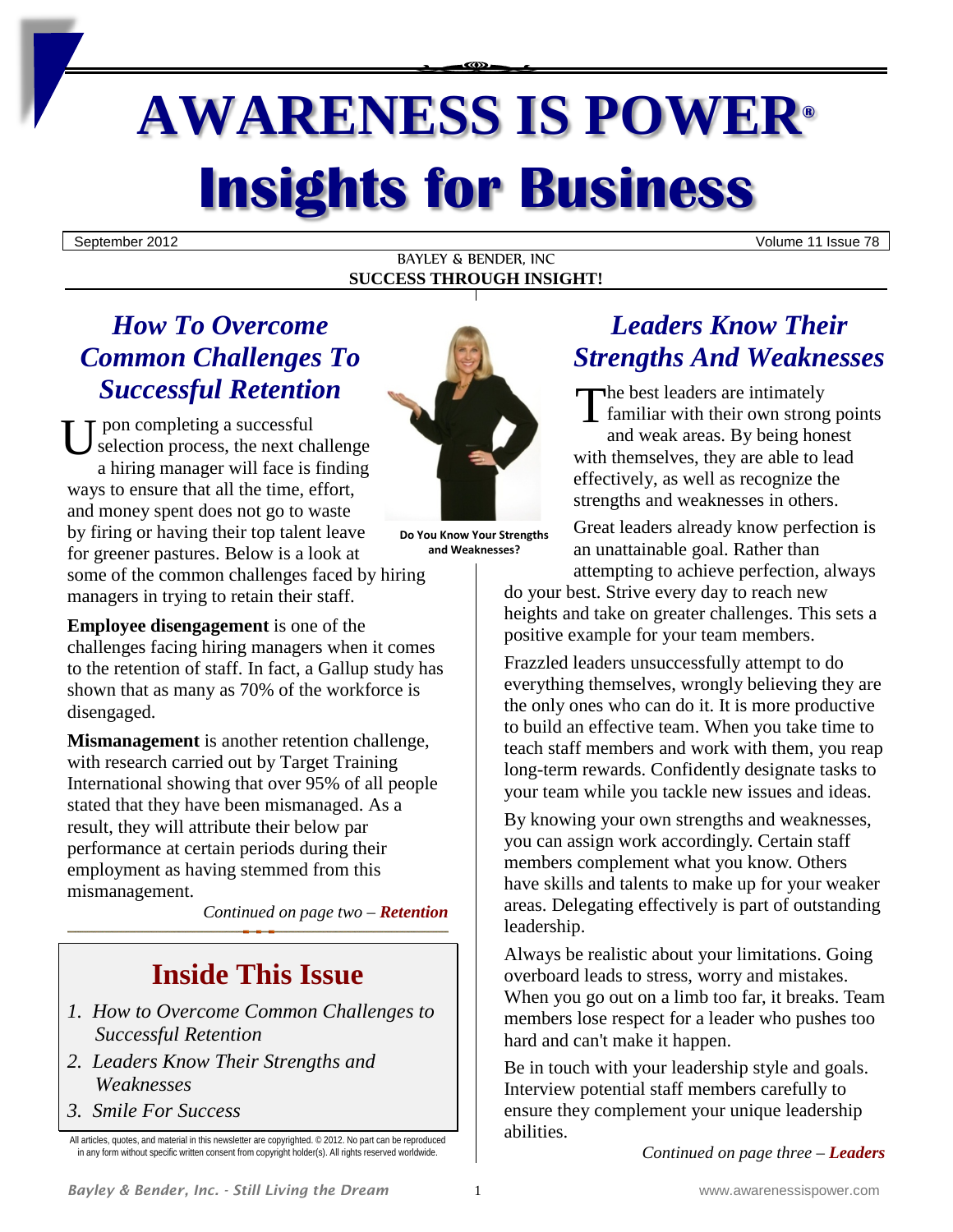#### *Continued from page one – Retention*

Eventually, those interviewed gave their reasons for leaving the company as being because of one reason: mismanagement.

Being **unclear about job accountabilities** is another retention challenge facing hiring managers. This is best illustrated by the fact that the common reason why most people get fired is because of a disagreement on what constitutes "superior performance."

When the individual's talent is not being applied (bad talent/job match) or when they are not rewarded by job (bad talent/job match), these scenarios can also pose a challenge to successful retention in a company. However, both these issues are easily eliminated when the talent of the candidate and the talent requirements of the job are well matched.

Another challenge facing recruiters in successful retention is **conflict within departments or teams.** However, occurrences of conflict within a team or between two employees may be avoided completely, or significantly improved once the talents of each individual involved is recognized and understood.

By accurately measuring talent and thereby understanding each individual's talent, recruiters will be able to tackle the challenges that hinder successful retention in a company. What the recruiter needs to do is to get the individual to answer "yes" to the following Gallup questions relating to retention. Below are the questions and what every hiring manager can do to ensure that their staff answers them in the affirmative.

# **• Do I know what is expected of me at work?**

For a "yes" answer, be sure to inform your staff about what is expected of them at work in the most effective way for their particular style of communication.

### **• At work, do I have the opportunity to do what I do best every day?**

Give every individual the opportunity to do what they do best at work every day, based on their particular talent strengths.

*Continued on next column –*

# **• At work, do my opinions count?**

Give the individual an opportunity to voice their opinions, while providing them with opportunities

for growth based on their particular strengths.

# **• Does my supervisor, or someone at work, seem to care about me as a person?**

In order to enable the supervisor to create a powerful working

relationship with the individual, ensure that you provide them with sufficient key talent information.

We have the tools necessary to accurately measure all of these areas for each candidate, employee, and the requirements of these for the job itself. Contact us today! ♦

~ Written for us by our associate Gary Sorrell, Sorrell Associates, LLC. Copyright protected. All rights reserved.

*"Long-term employees can save you from Santayana's Law of Repetitive Consequences, i.e., Those who cannot remember the past are condemned to repeat it." ~ Steve Lange*

# *Awareness Calendar – September*

# **Alcohol Awareness Month**

The National Council on Alcoholism and Drug Dependence, Inc. (NCADD) provides education, information, help and hope to the public.

Read more about the..[. National Council on](http://www.ncadd.org/)  **[Alcoholism and Drug Dependence](http://www.ncadd.org/)** 

# **Healthy Aging Month**

**The Healthy Aging Campaign** is the official site of the a national ongoing health promotion designed to broaden awareness of the positive aspects of aging and to provide information and inspiration for adults, age 50+, to improve their physical, mental, social, and financial fitness. Read more about the..[. Healthy Aging Campaign](http://www.healthyaging.net/)

# **National 5 a Day Month**

The 5 A Day for Better Health Program is a national initiative to increase consumption of fruits and vegetables by all Americans to 5 to 9 servings a day. Eating 5 to 9 servings of fruits and vegetables a day will promote good health and reduce the risk of many cancers, heart disease, and other chronic diseases.



Read more about the..[. 5 A Day for Better Health Program](http://dccps.nci.nih.gov/5ad_exec.html)

ou're Hired

Now, how do you keep them?



MCONOLISM AND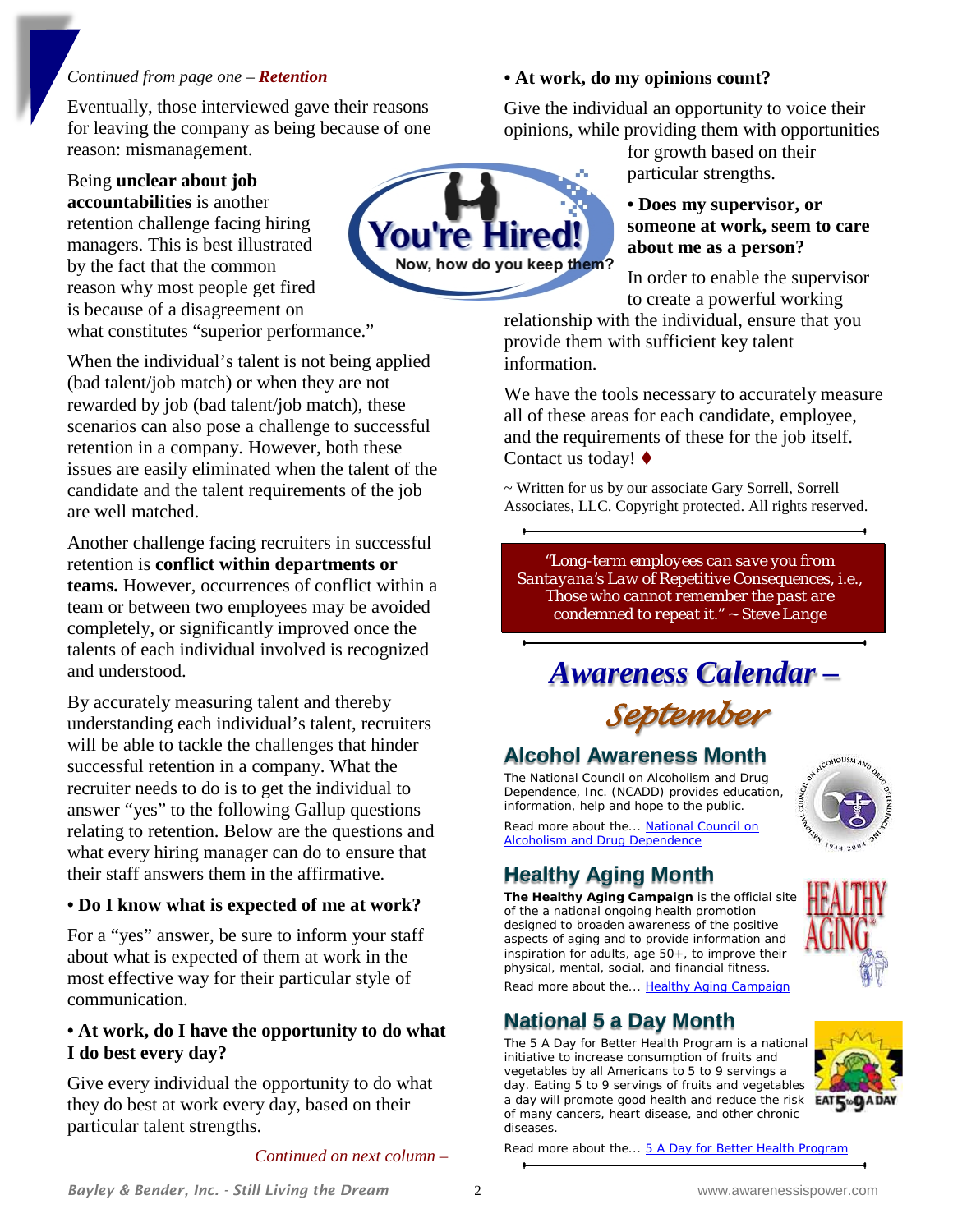#### *Continued from page one – Leaders*

If they go against your basic philosophies, it causes confusion and a lack of productivity.

Go beyond the walls of your office to reach out into the neighborhood and world for ideas. Network with interesting people, take courses and attend seminars. You won't learn new things unless you strike out beyond your comfort zone. Incorporate new ideas and info into your leadership role.

Be in touch with your values and be aware of how people perceive you. Perform ethically and honestly as a leader. Respect others to earn it for yourself. Work to create a positive image people admire and depend on.

Continue to learn, grow and enjoy self-development. Learning is an ongoing process in any business. There is always something new to discover and another goal to achieve. Keep reaching for the stars to inspire your staff to do the same.  $\blacklozenge$ 

~ Gary Sorrell, Sorrell Associates, LLC. Copyright protected. All rights reserved.

*"When coaching and mentoring is in place from top to bottom in organizations, they are armed with the equipment to effectively transition to the future." ~ Nicholas Nigro, NetPlaces*

# *Smile For Success*

f a picture is worth a thousand words, then a smile is worth a If a picture is worth a thousand words, then a smile is worth a<br>million. The power of a smile is incredible. Even if you don't feel like smiling, the simple act of lifting the corners of your mouth can help you lift your entire spirit and find something worth smiling about. Some of the greatest self-help advice out there comes from

those who advocate "fake it until you make it." This is especially true when it comes to positive thinking, and faking a smile goes a long way toward producing the genuine thing. You may end up laughing at yourself merely because you know you have nothing to smile about.



Another great thing about smiles-

they're highly contagious. A smile spreads faster than a cold in a daycare. Most people can't help smiling back when someone casts a happy expression their way. This is a simple and exciting theory that you can test out for yourself. Go to any public place and start smiling at random people, then keep track of how many smile back (even suspicious smirking counts!). You'll likely find that 9 out of 10 of your targets return your joyful expression to some small degree, and you've probably just made their day a little brighter, too.

*Continued on page four – Success* 



# **Eight Key Leadership Strategies**

Peter Drucker was called, by BusinessWeek, *"the most enduring management thinker of our time."* In a Harvard Business Review article *"What Makes an Effective Executive?"* Drucker said that as different as effective leaders may be, they all follow 8 practices:

1. Focus on opportunities rather than problems.

- 2. Run productive meetings.
- 3. Think "we" rather than "I."
- 4. Take responsibility for decisions.
- 5. Develop action plans.
- 6. Ask "What needs to be done?"

7. Ask "What is right for the enterprise?"

8. Take responsibility for communicating – listen first.

Rate yourself in each category from 1 to 10. See any areas for improvements?

*~ Adapted with permission from original source: Elaine Gagne, Engaging Change.*

View my profile on Linked in

Find me on **Facebook** 



*12 Issues For Only \$97*